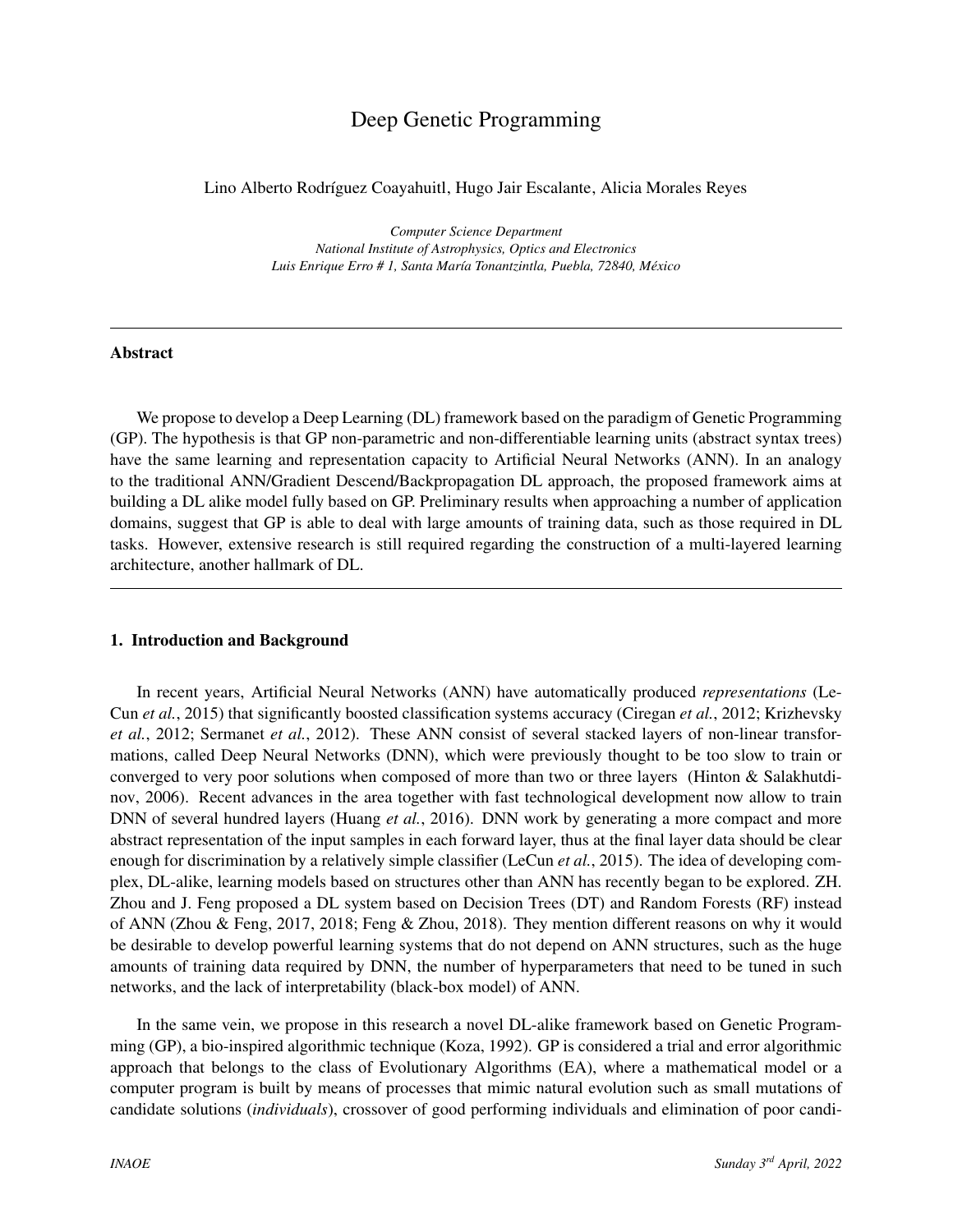date solutions. The fundamental learning structures in GP are abstract syntax trees, which are non-linear, non-parametric, and non-differentiable (just as DT and RF).

Previous efforts to generate representation learning systems that boosted classification or regression algorithms through GP have *hit wall* when faced with high dimensionality problems and large training datasets (Limón et al., [2015;](#page-2-10) [Parkins & Nandi,](#page-2-11) [2004\)](#page-2-11). Meanwhile, GP systems that are competitive with DNN require implicit use of domain experts' knowledge (Yan *[et al.](#page-2-12)*, [2014;](#page-2-12) [Khmag](#page-2-13) *et al.*, [2017\)](#page-2-13). In order to tackle such disadvantages among others, we draw inspiration from deep architectures in their successive layers deployment; the proposed GP scheme aims at evolving intermediate data representations to, for example, gradually reduce an initial input representation up to a point where a useful one is achieved, or to clean noisy images through a cascade of sequentially evolved GP image filters. We call this approach *Deep Genetic Programming*; to the authors' best knowledge, no similar approach has been documented before.

## 2. Current Developments

We consider that some of the main aspects that DNN owe their success to, are: (1) a multi-layered sequential processing topology; (2) an ability to deal with very large training datasets; (3) an efficient implementation in massively parallel architectures such as those found in Graphic Processing Units (GPU). For this work, we focus on the first two aspects. We propose to develop a deep learning framework based on GP capable of: (1) automatically generate necessary internal data representations to boost classification and regression layers/algorithms performance, by transforming raw input training samples into more abstract representations through a cascade processing architecture; (2) dealing with large training datasets, such as those used in DL tasks.

We developed a GP-based, 2-layer, autoencoder algorithm, aiming at dimensionality reduction. We tested this autoencoder with three different image datasets. Evolving through a on-learning mechanism resembling *stochastic gradient descend* is its most important characteristic. This mechanism accelerates the autoencoder evolution one order of magnitude, and thus allowing the use of GP with large training datasets. Detailed results can be reviewed at [\(Rodriguez-Coayahuitl](#page-2-14) *et al.*, [2018\)](#page-2-14).

We are currently working on developing a multi-layered, convolutional GP architecture to tackle image denoising tasks, such as white noise filtering, single image super-resolution, and inpaiting. We propose to consider DNN basic architecture and replace neuron-filters on each layer with GP syntax trees. Current challenges we are facing with the proposed architecture are: (1) to develop partial objective functions to assess intermediate representation at internal, or "hidden" convolutional layers, (2) to develop GP operations for individuals fine tuning, since we suspect that most common GP operations are too coarse-grained in comparison to the tuning ability of gradient-descent alike optimization methods used in DNN, and (3) to determine an medium level representation for GP syntax trees in order to extend GP to be able to deal with high dimensionality problems.

Finally, we believe that developing new deep learning models fundamentally divergent from the classical ANN paradigm, might shed light on questions such as how DL really works, and why DL models are so succesful where other ML approaches fall short. Therefore the importance of this research.

#### [References.](https://drive.google.com/file/d/1t_-hMTlcYbbML8pePjc0Z53OAeZbS40Z/view?usp=sharing)